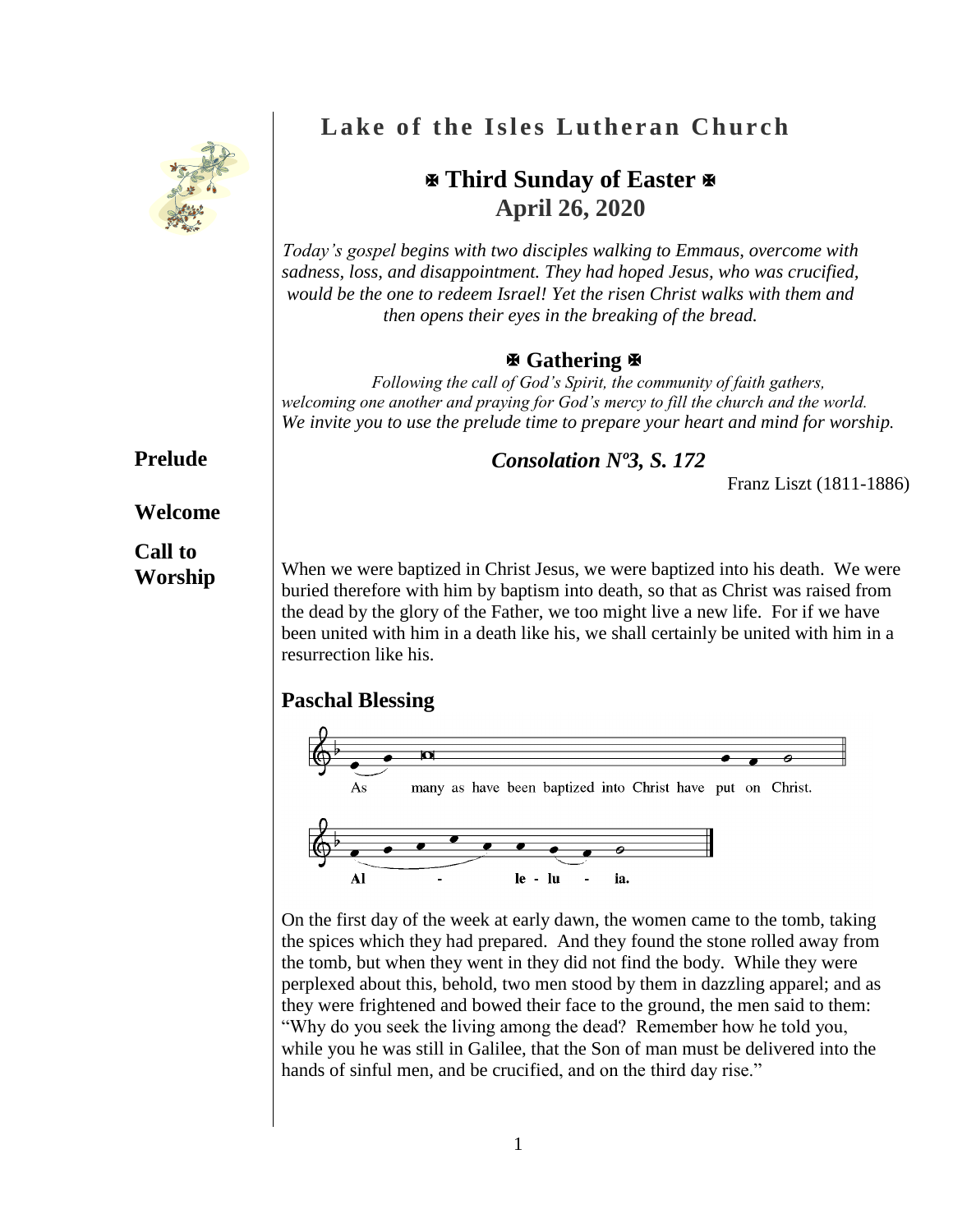| <b>Gathering</b>                                                          | <b>Christ Is Alive! Let Christians Sing</b>                                                                                                                                                                                                                                                                                                                                                                                                                                                                        |  |  |
|---------------------------------------------------------------------------|--------------------------------------------------------------------------------------------------------------------------------------------------------------------------------------------------------------------------------------------------------------------------------------------------------------------------------------------------------------------------------------------------------------------------------------------------------------------------------------------------------------------|--|--|
| <b>Hymn</b>                                                               |                                                                                                                                                                                                                                                                                                                                                                                                                                                                                                                    |  |  |
|                                                                           | Chris - tians                                                                                                                                                                                                                                                                                                                                                                                                                                                                                                      |  |  |
|                                                                           | Christ is<br>a - live!<br>The<br>Let<br>sing.<br>stands<br>cross<br>1<br>a - live!<br>No<br>dis<br>$\overline{2}$<br>Christ is<br>$long - er$<br>bound<br>to<br>tant<br>$\overline{\phantom{a}}$<br>3<br>rift,<br>In<br>'ry<br>$in -$<br>sult,<br>and<br>where<br>col<br>$\sim$<br>$ev -$<br>war.<br>or,<br>and<br>feel<br>the<br>4<br>Wom - en<br>men,<br>and<br>youth,<br>$\mathbf{m}$<br>age<br>can<br>5<br>Christ is<br>$a - live$ ,<br>and<br>comes<br>bring<br>good<br>to<br>news<br>to                      |  |  |
|                                                                           | 7                                                                                                                                                                                                                                                                                                                                                                                                                                                                                                                  |  |  |
|                                                                           | with<br>the<br>sky.<br>Let<br>streets<br>and<br>homes<br>ty<br>to<br>emp<br>Pal -<br>tine,<br>but<br>sav -<br>ing,<br>heal -<br>in<br>es<br>ing,<br>years<br>$\qquad \qquad \blacksquare$<br>di<br>vide,<br>suf<br>still,<br>wealth<br>Christ<br>$\blacksquare$<br>fers<br>scorn,<br>$\frac{1}{2}$<br>yet<br><b>or</b><br>call,<br>Spir<br>it,<br>the<br>and<br>find<br>the<br>the<br>hear<br>way,<br>$\overline{\phantom{a}}$<br>till<br>this<br>'ry<br>earth<br>sky<br>and<br>and<br>and<br>age,<br>ev<br>$\sim$ |  |  |
|                                                                           | $\overline{\mathbf{o}}$                                                                                                                                                                                                                                                                                                                                                                                                                                                                                            |  |  |
|                                                                           | die.<br>prais - es<br>Love, drowned in<br>shall<br>death.<br>ring.<br>nev - er<br>and<br>touch - ing<br>and<br>'ry<br>place and<br>time.<br>here<br>now,<br>ev<br>$\sim$<br>lives, where<br>died.<br>loves<br>the<br>and<br>ven<br>hope has<br>more,<br>e<br>$\blacksquare$<br>vealed<br>freed for<br>all.<br>life,<br>the<br>truth,<br>in<br>Je<br>sus,<br>re -<br>with<br>with<br>ring<br>joy,<br>jus<br>tice.<br>love, and<br>praise.<br>0<br>cean                                                              |  |  |
|                                                                           | Text: Brian A. Wren, b. 1936<br>Music: TRURO, T. Williams, Psalmodia Evangelica, 1789<br>Text © 1975, rev. 1995 Hope Publishing Company, Carol Stream, IL 60188. All rights reserved. Used by permission.<br>Duplication in any form prohibited without permission or valid license from copyright administrator.                                                                                                                                                                                                  |  |  |
| <b>Apostolic</b><br><b>Greeting</b>                                       | P:<br>The grace of our Lord Jesus Christ, the love of God, and the communion of<br>the Holy Spirit be with you all.<br>$\mathbf{C}$ :<br>And also with you.                                                                                                                                                                                                                                                                                                                                                        |  |  |
| <b>Prayer of the</b><br>Day                                               | O God, your Son makes himself known to all his disciples in the breaking of<br>bread. Open the eyes of our faith, that we may see him in his redeeming work,<br>who lives and reigns with you and the Holy Spirit, one God, now and forever.<br>Amen.<br><b>H</b> Word H<br>The Word of God comes alive for the gathered community<br>As God speaks to us in scriptures read, sung and preached.<br><b>Children's Sermon</b>                                                                                       |  |  |
|                                                                           |                                                                                                                                                                                                                                                                                                                                                                                                                                                                                                                    |  |  |
|                                                                           |                                                                                                                                                                                                                                                                                                                                                                                                                                                                                                                    |  |  |
|                                                                           |                                                                                                                                                                                                                                                                                                                                                                                                                                                                                                                    |  |  |
|                                                                           |                                                                                                                                                                                                                                                                                                                                                                                                                                                                                                                    |  |  |
| 1 Peter 1:17-23<br>The imagery of<br>exile is used to<br>help the readers | <b>Reading</b><br>$17$ If you invoke as Father the one who judges all people impartially according to their<br>deeds, live in reverent fear during the time of your exile. <sup>18</sup> You know that you were<br>ransomed from the futile ways inherited from your ancestors, not with perishable                                                                                                                                                                                                                |  |  |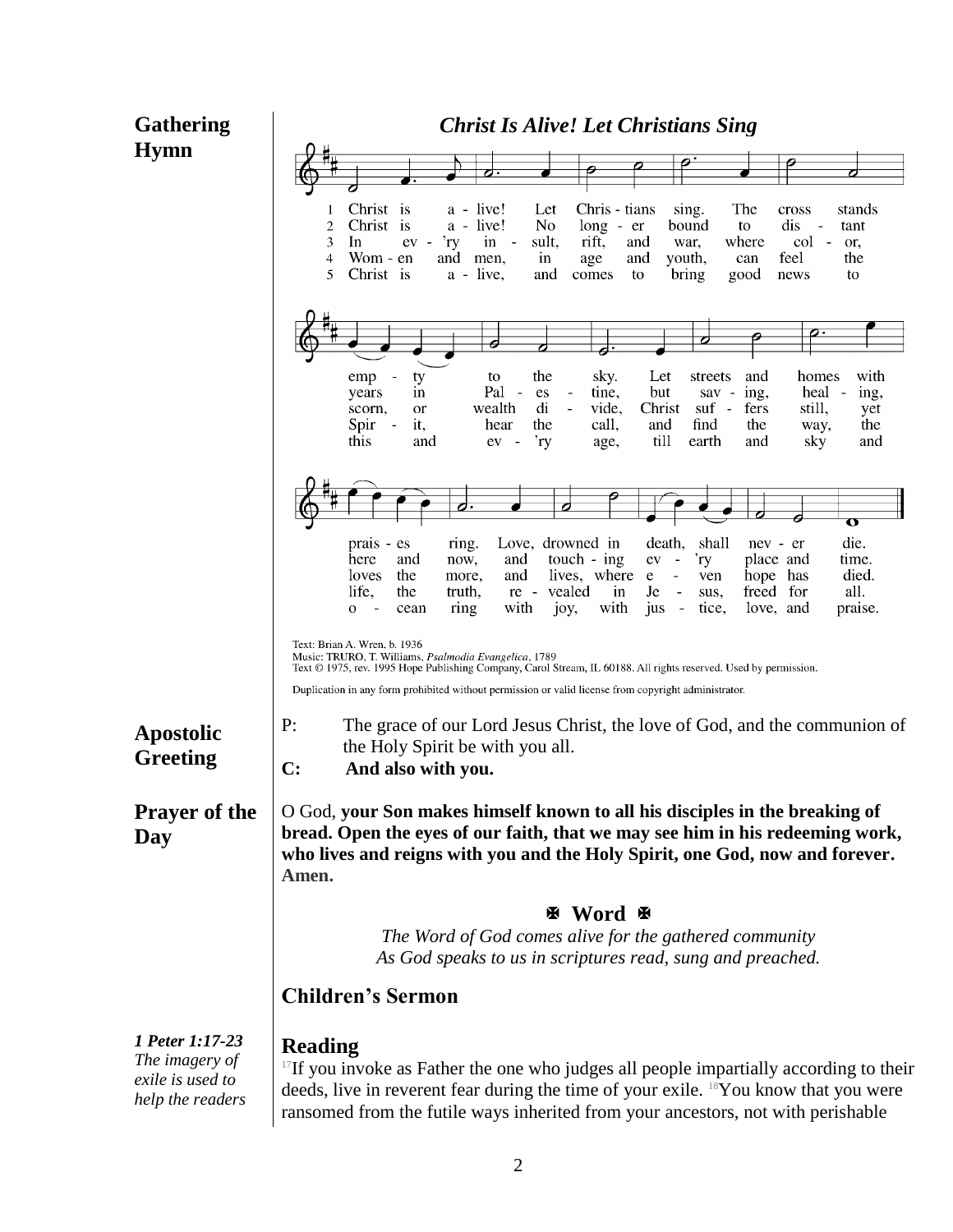*understand that they are strangers in a strange land. Christians no longer belong to this age. Through the death of Christ we belong to God.*

things like silver or gold, <sup>19</sup>but with the precious blood of Christ, like that of a lamb without defect or blemish. <sup>20</sup>He was destined before the foundation of the world, but was revealed at the end of the ages for your sake. <sup>21</sup>Through him you have come to trust in God, who raised him from the dead and gave him glory, so that your faith and hope are set on God.

 $22$ Now that you have purified your souls by your obedience to the truth so that you have genuine mutual love, love one another deeply from the heart. <sup>23</sup>You have been born anew, not of perishable but of imperishable seed, through the living and enduring word of God.

- R: Word of God, Word of Life.
- **C: Thanks be to God.**





#### **Gospel**

 $13$ Now on that same day [when Jesus had appeared to Mary Magdalene,] two [disciples] were going to a village called Emmaus, about seven miles from Jerusalem, <sup>14</sup> and talking with each other about all these things that had happened. <sup>15</sup>While they were talking and discussing, Jesus himself came near and went with them, <sup>16</sup>but their eyes were kept from recognizing him. <sup>17</sup>And he said to them, "What are you discussing with each other while you walk along?" They stood still, looking sad. <sup>18</sup>Then one of them, whose name was Cleopas, answered him, "Are you the only stranger in Jerusalem who does not know the things that have taken place there in these days?" <sup>19</sup>He asked them, "What things?" They replied, "The things about Jesus of Nazareth, who was a prophet mighty in deed and word before God and all the people, <sup>20</sup>and how our chief priests and leaders handed him over to be condemned to death and crucified him. <sup>21</sup>But we had hoped that he was the one to redeem Israel. Yes, and besides all this, it is now the third day since these things took place. <sup>22</sup>Moreover, some women of our group astounded us. They were at the tomb early this morning, <sup>23</sup> and when they did not find his body there, they came back and told us that they had indeed seen a vision of angels who said that he was alive. <sup>24</sup>Some of those who were with us went to the tomb and found it just as the women had said; but they did not see him."<sup>25</sup>Then he said to them, "Oh, how foolish you are, and how slow of heart to believe all that the prophets have declared! <sup>26</sup>Was it not necessary that the Messiah should suffer these things and then enter into his glory?" <sup>27</sup>Then beginning with Moses and all the prophets, he interpreted to them the things about himself in all the scriptures.

 $^{28}$ As they came near the village to which they were going, he walked ahead as if he were going on. <sup>29</sup>But they urged him strongly, saying, "Stay with us, because it is

#### *Luke 24:13-35*

*The colorful story of Jesus' appearance to two disciples on the road to Emmaus answers the question of how Jesus is to be recognized among us. Here, he is revealed through the scriptures and in the breaking of bread.*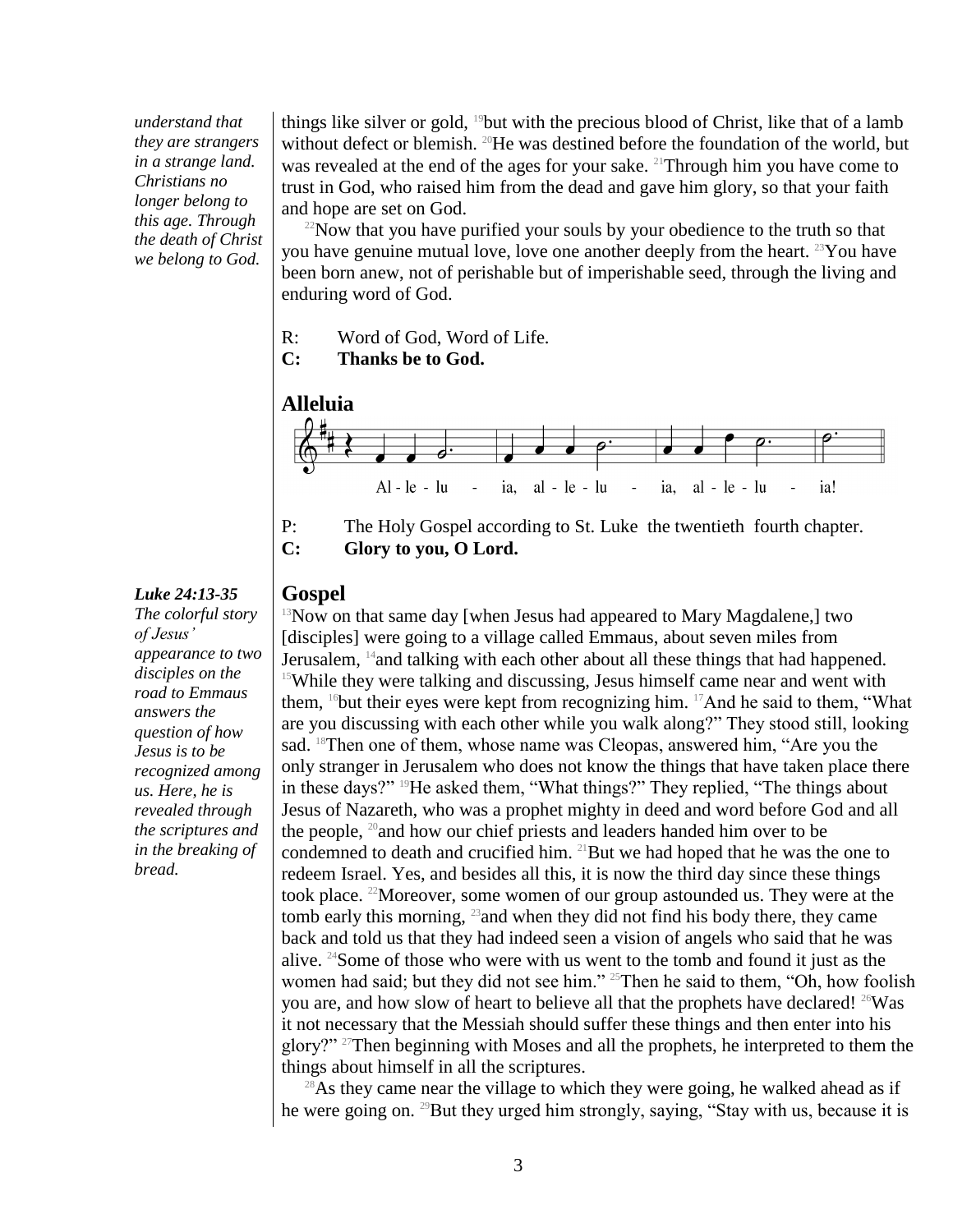almost evening and the day is now nearly over." So he went in to stay with them. <sup>30</sup>When he was at the table with them, he took bread, blessed and broke it, and gave it to them. <sup>31</sup>Then their eyes were opened, and they recognized him; and he vanished from their sight. <sup>32</sup>They said to each other, "Were not our hearts burning within us while he was talking to us on the road, while he was opening the scriptures to us?" <sup>33</sup>That same hour they got up and returned to Jerusalem; and they found the eleven and their companions gathered together. <sup>34</sup>They were saying, "The Lord has risen indeed, and he has appeared to Simon!" <sup>35</sup>Then they told what had happened on the road, and how he had been made known to them in the breaking of the bread.

- P: The Gospel of our Lord.
- **C: Praise to you, O Christ.**

#### **The Nicene Creed**

We believe in one God, the Father, the Almighty, maker of heaven and earth, of all that is, seen and unseen.

We believe in one Lord, Jesus Christ, the only Son of God, eternally begotten of the Father, God from God, Light from Light, true God from true God, begotten, not made, of one Being with the Father; through him all things were made. For us and for our salvation he came down from heaven, was incarnate of the Holy Spirit and the virgin Mary and became truly human.

For our sake he was crucified under Pontius Pilate; he suffered death and was buried.

On the third day he rose again in accordance with the scriptures; he ascended into heaven and is seated at the right hand of the Father.

He will come again in glory to judge the living and the dead, and his kingdom will have no end.

We believe in the Holy Spirit, the Lord, the giver of life, who proceeds from the Father and the Son, who with the Father and the Son is worshiped and glorified, who has spoken through the prophets. We believe in one holy catholic and apostolic church. We acknowledge one baptism for the forgiveness of sins. We look for the resurrection of the dead. and the life of the world to come. Amen

#### **Anthem**

#### *Day by Day*

*Richard of Chichester/ Mark Scheitzer O Holy Jesus, merciful Redeemer, friend and brother, Gentle, loving Savior, May we know you more clearly, love you more dearly, Follow you more nearly, day by day.*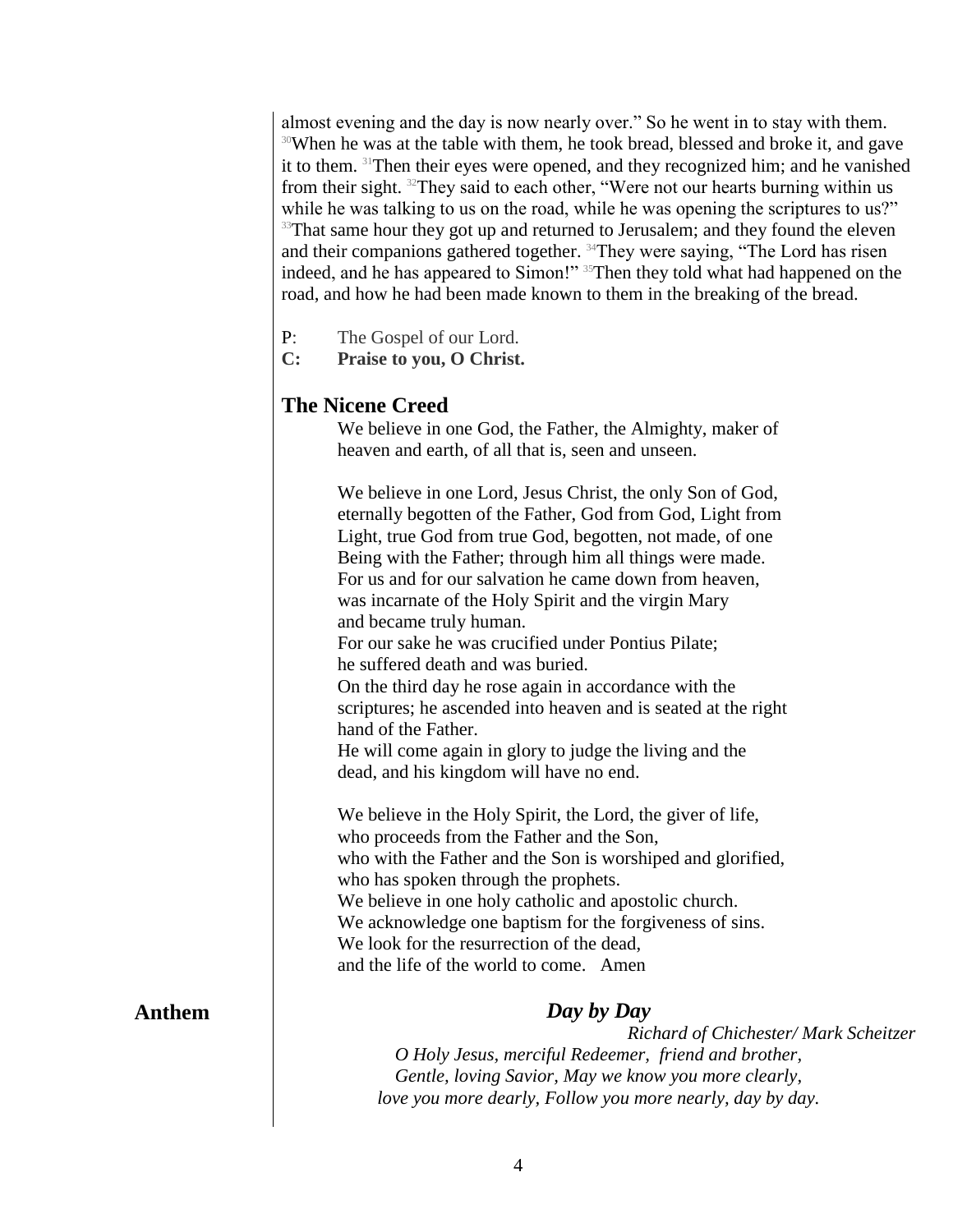**Sermon**

**Hymn of the Day**



#### **Offering**

*Lake of the Isles Lutheran Church is supported through the generous gifts of time, talent and treasure of our friends and members. In order to fulfill our mission and ministry, we need to receive approximately \$6,000 in offerings each week. We thank you for your support and partnership in the proclamation of the good news.*

#### *I Know that My Redeemer Liveth*

George Frideric Handel

*I know that my Redeemer liveth, and that he shall stand at the latter day Upon the earth. And though worms destroy this body, yet in my flesh shall I see God. For now is Christ risen from the dead, the first fruits of them that Sleep.*

**Solo**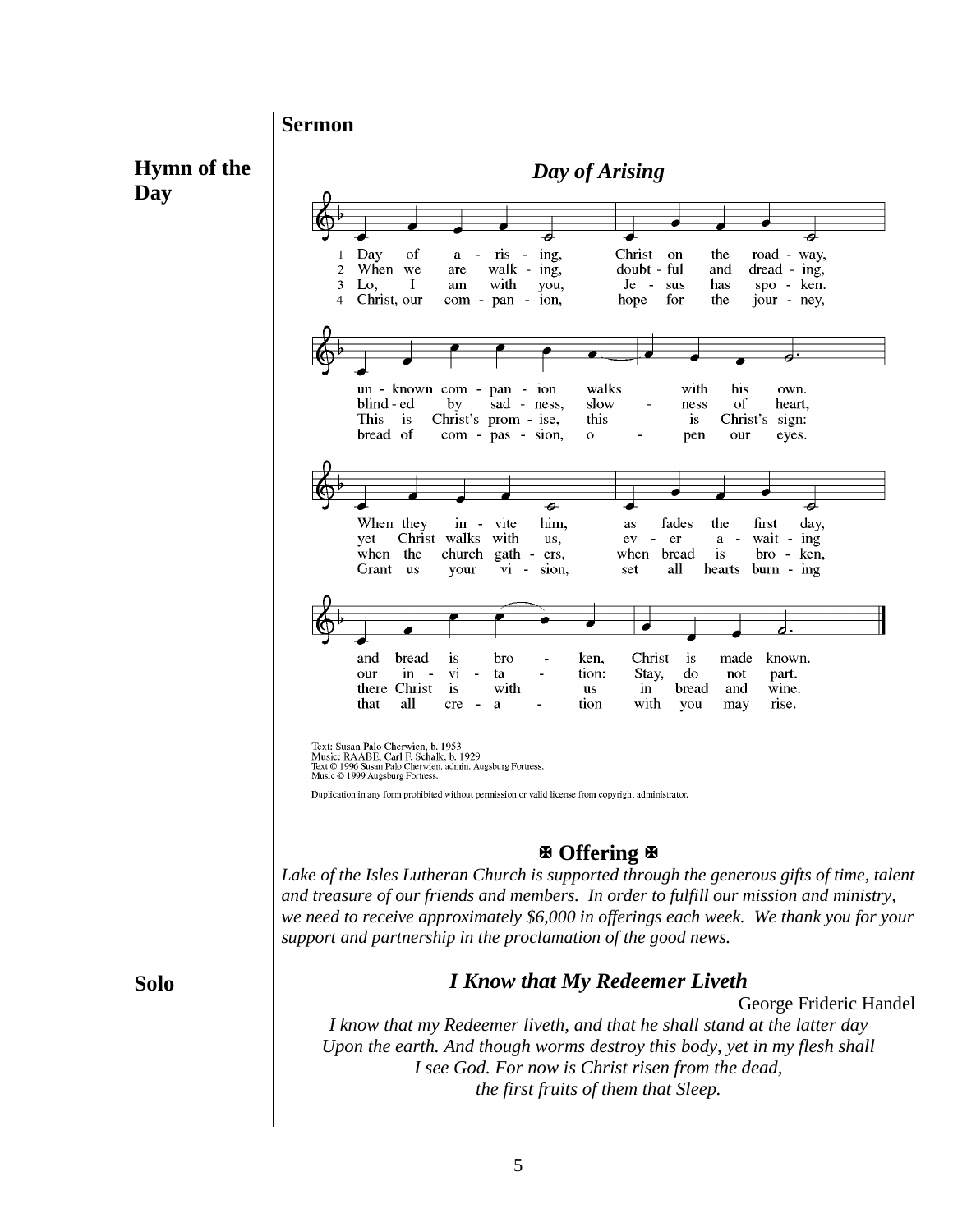# **Offertory**

| <b>Offertory</b>           | <b>This Joyful Eastertide</b>                                                                                                                                                                                                                                                                                                              |  |  |
|----------------------------|--------------------------------------------------------------------------------------------------------------------------------------------------------------------------------------------------------------------------------------------------------------------------------------------------------------------------------------------|--|--|
|                            | This<br>joy - ful<br>Eas - ter -<br>tide,<br>with sin<br>and<br>way<br>a                                                                                                                                                                                                                                                                   |  |  |
|                            | love, the Cru - ci - fied,<br>row!<br>My<br>has<br>sor                                                                                                                                                                                                                                                                                     |  |  |
|                            | sprung to life this<br>Had Christ, who once was<br>mor<br>row.                                                                                                                                                                                                                                                                             |  |  |
|                            | slain, not burst his<br>three-day<br>faith had been in<br>pris<br>our<br>on,                                                                                                                                                                                                                                                               |  |  |
|                            | has Christ a<br>vain.<br>But<br>$\sim$<br>ris<br>now<br>ris<br>$\blacksquare$<br>en.<br>en.<br>a<br>$\blacksquare$<br>а                                                                                                                                                                                                                    |  |  |
|                            | has Christ a<br>ris<br>en!<br>ris<br>but<br>en:<br>now<br>$\overline{\phantom{a}}$                                                                                                                                                                                                                                                         |  |  |
|                            | Text: George R. Woodward, 1848-1934<br>Music: VRUECHTEN, Dutch folk tune, 17th cent.<br>Merciful God, our ordinary gifts seem small for such a celebration, but you<br>A:<br>make of them an abundance, just as you do with our lives. Feed us again at<br>this table for service in your name, in the strength of the risen Christ. Amen. |  |  |
| <b>Offertory</b><br>Prayer | <b>Prayers of the Church</b><br>Uplifted by the promised hope of healing and resurrection, we join the people of<br>God in all times and places in praying for the church, the world, and all who are in<br>need.                                                                                                                          |  |  |
|                            | A brief silence.<br>For those whose hearts are fervent with love for your gospel,  Lord, in<br>$A$ :<br>your mercy,                                                                                                                                                                                                                        |  |  |
|                            | $\mathbf{C}$ :<br>hear our prayer.<br>P:<br>Into your hands, God of abundant grace, we commend all for whom we<br>pray, trusting in your mercy, through Jesus Christ, our Savior.<br>C:<br>Amen.                                                                                                                                           |  |  |
|                            | <b>Lord's Prayer</b><br>C:<br>Our Father in heaven, hallowed be your name, your kingdom come, your                                                                                                                                                                                                                                         |  |  |
|                            | will be done, on earth as in heaven. Give us today our daily bread.<br>Forgive us our sins as we forgive those who sin against us. Save us from                                                                                                                                                                                            |  |  |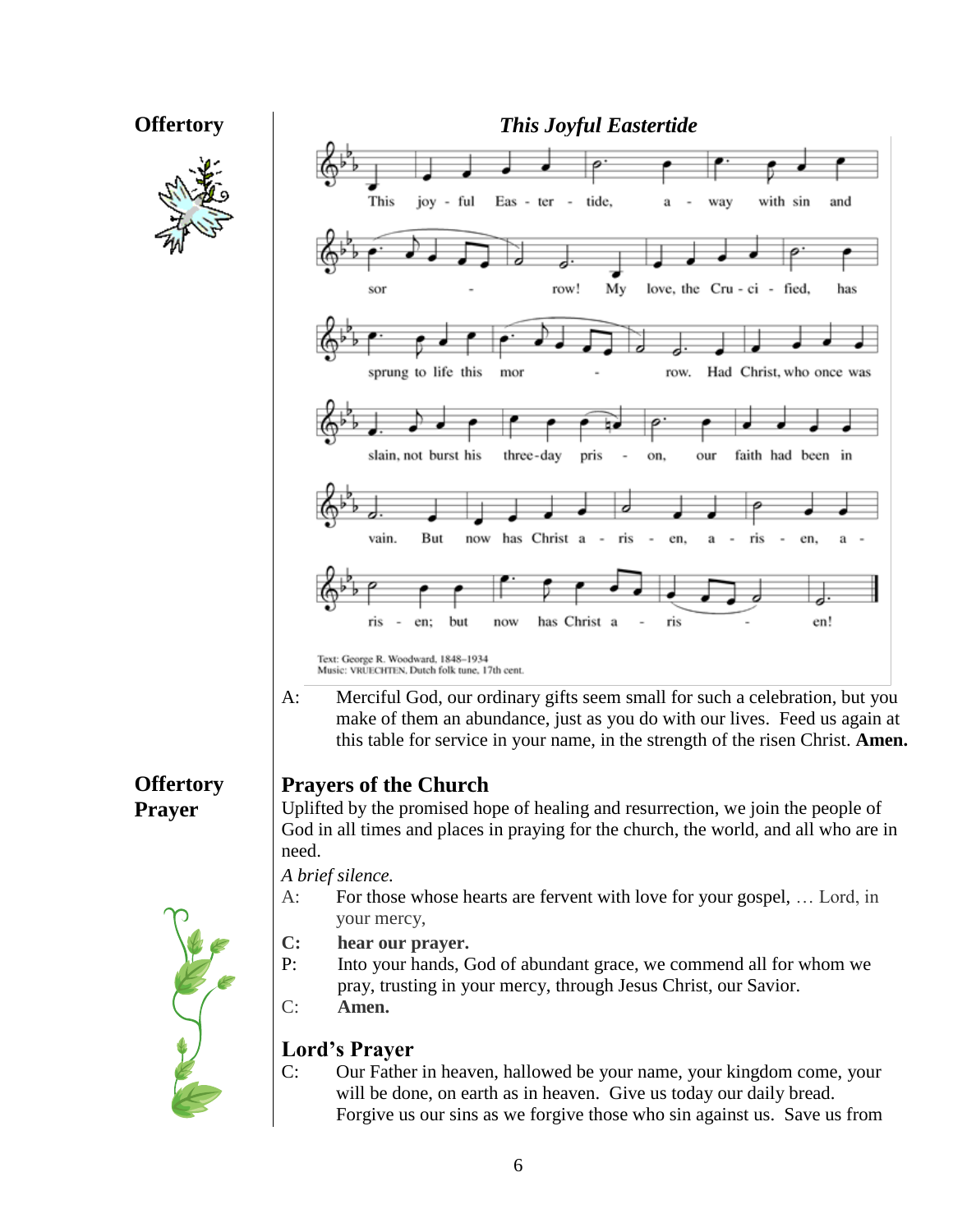*On Our Way Rejoicing* $\mathbf o$ glad - ly let us<br>joy - ful songs we On re - joic - $\mathbf{1}$ our way ing go. 2 Un - to God the Fa ther sing;  $\mathbf \sigma$ van - quished is foe. Christ our Lord has con - quered; the the  $Sav - i$ thank - ful hearts we  $un - to$ God bring;  $\overline{\mathbf{e}}$ Christ with - out, our safe  $\frac{1}{\pi}$ ty; Christ with - in, our joy; un - to God the Spir it bow we and dore,  $\mathbf{a}$  $\overline{a}$  $\overline{\mathbf{o}}$ who, if ful, our hope de stroy? we be faith can  $\mathbb{Z}$ on our way  $re$ joic ing now and  $ev - er$ more. Refrain On our way  $re$  - joic - ing;  $\rm as$ we for - ward move,  $\bullet$ hear-ken to prais - es,  $\mathbf{O}$ blest God of love! our

#### **Sending Hymn**

the time of trial and deliver us from evil. For the kingdom, the power, and the glory are yours, now and forever. Amen.

#### *SENDING*

*We receive the blessing of God and leave in peace, Sent out to live the way of Jesus for the sake of the world God loves.*

Text: John S. B. Monsell, 1811-1875, alt. Music: HERMAS, Frances R. Havergal, 1836-1879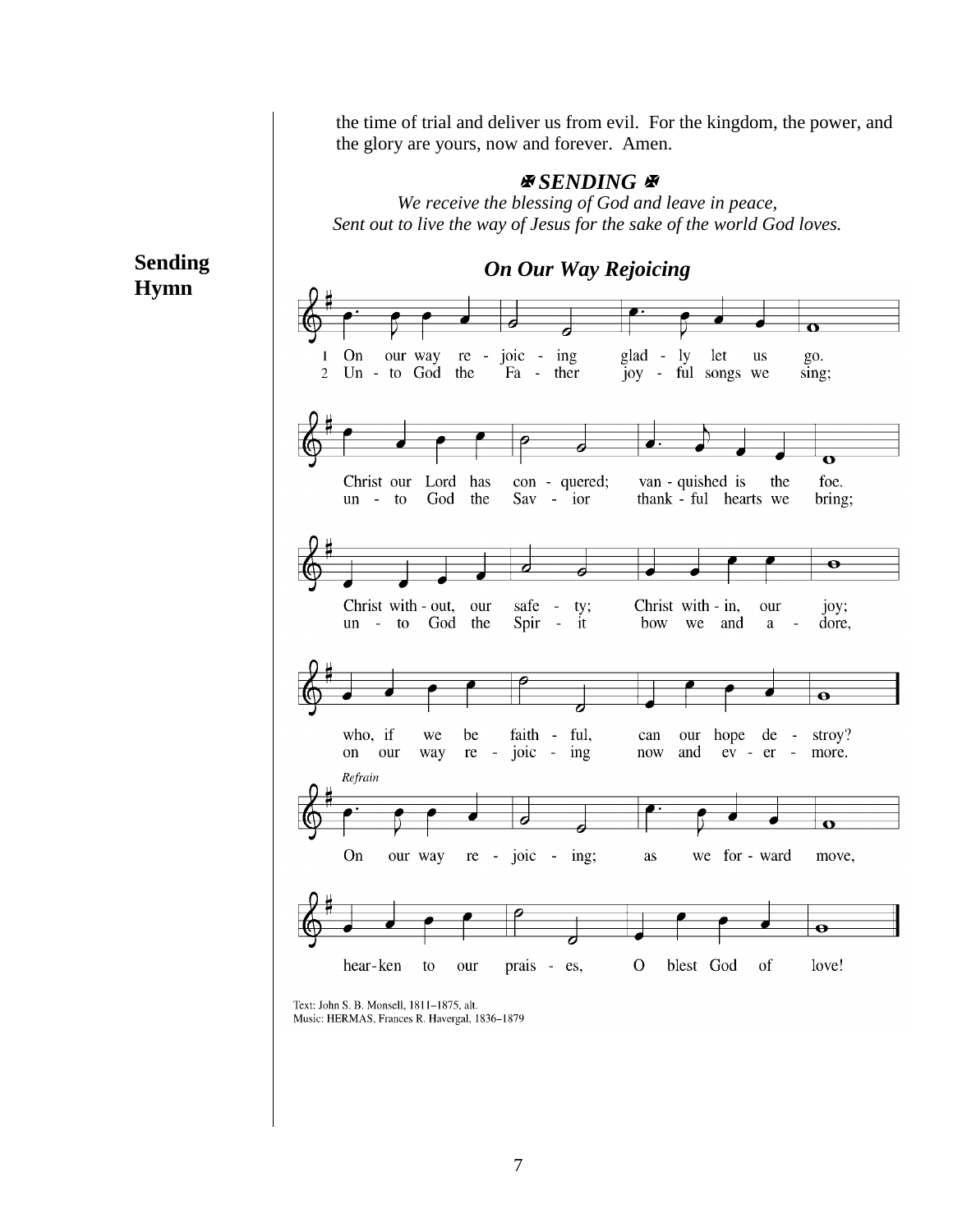# **Benediction**<br>P: The Lor

The Lord bless you and keep you. The Lord's face shine on you and be gracious to you. The Lord look upon you with favor and + give you peace.

**C: Amen.** 

#### **Announcements**

#### **Dismissal**

- P: Go in peace. Live in love, as Christ loved us.
- C: Thanks be to God.

#### **Postlude** *Marche Trumphale*

*Gedymin Grubba (b. 1981)*

*You are free to leave during the Postlude or remain to enjoy the offering of music and praise. Bulletin liturgy and hymnody reprinted under CCLI license #1821244 and or OneLicense.net #A-70405*

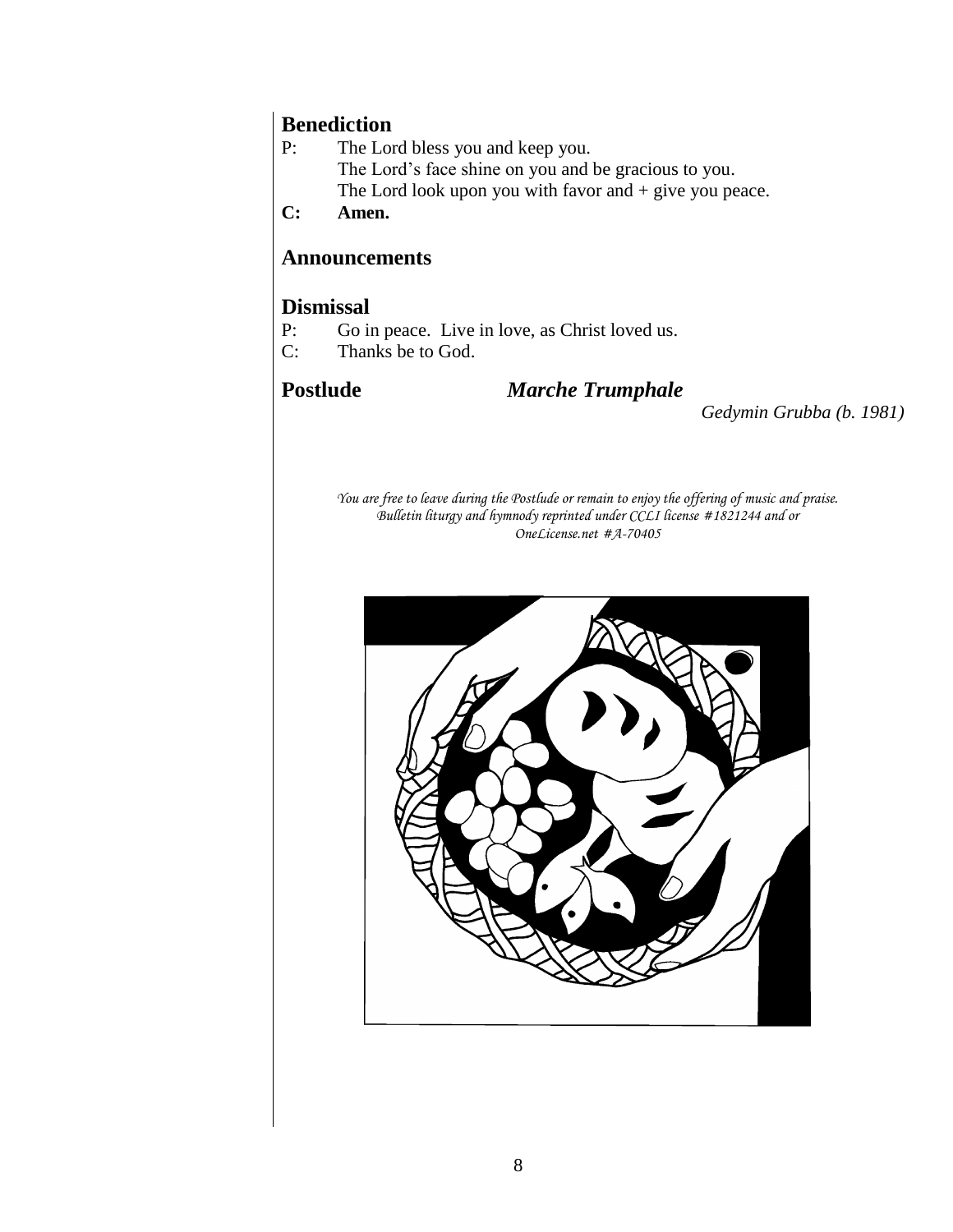#### **WELCOME**

We thank you for celebrating the love of Jesus Christ with us this week, and we invite you back again—for prayer and worship and to any of the events our congregation has scheduled. We hope the message of God's grace will guide and strengthen you as you grow in love and faith in your daily life.

| YOUR WORSHIP<br><b>LEADERS TODAY</b> | Pastor<br>Organist<br><b>Worship Assistant</b><br>Soloist                                                           | Rev. Dr. Arden D. Haug<br>Dr. Kris Rizzotto<br>David Ackerman<br>Debra Gilroy               |
|--------------------------------------|---------------------------------------------------------------------------------------------------------------------|---------------------------------------------------------------------------------------------|
| <b>CHURCH OFFICERS</b>               | President<br><b>Vice President</b><br>Treasurer<br>Secretary                                                        | Chanda Olson<br>Jennifer Cook<br>Ross Bartels<br>Jon Sprain                                 |
| <b>STAFF</b>                         | <b>Children's Ministry Director</b><br>Seminarian<br><b>Office Manager</b><br><b>Nursery Attendant</b><br>Custodian | Diane LaMere<br>Al Aakre<br>Linda Nelson<br><b>Tori Reisberg</b><br><b>Fernando Fierros</b> |

# ANNOUNCEMENTS

 $\overline{\phantom{a}}$  , and the contribution of the contribution of the contribution of the contribution of the contribution of the contribution of the contribution of the contribution of the contribution of the contribution of the

 $\overline{\phantom{a}}$  , and the contribution of the contribution of the contribution of the contribution of the contribution of the contribution of the contribution of the contribution of the contribution of the contribution of the



Please keep the following friends & members of our community of faith in your prayers of

thanksgiving or for comfort, peace, and healing. **Shirley Carlson, Gary Olson**, father of Lars Olson**; Sam Pederson,** nephew of Jennifer Cook; **Sam Brown,** child of Liz and Mike Brown; **Jim Peterson,** brother-in-law of Rick and Suzanne Pepin; **Bruce Payne and Mike Payne**, cousins of Michelle McCreery; **Mary McCarthy**, friend of Nancy McCutcheon**; Lynn Williamson,** family of Bruce and Carol Kuehn**; Heluza Ramos,**  grandmother of Rebecca Morell**, Deb Benson**, mother of Kayla Hoel; **Trevor Daniel**, prayer request by Cheri Moe; **Tom Konz**, friend of Michelle McCreery and Mark Duff.



**Loved Ones In The Military** Please keep all the members and families of the military in your prayers of thanksgiving and protection.



#### **\_\_\_\_\_\_\_\_\_\_\_\_\_\_\_\_\_\_\_\_\_\_\_\_\_\_\_\_\_\_\_\_\_\_\_\_\_\_\_\_\_\_\_\_** *HAPPY BIRTHDAY*



*Caroline Moen 4.25 Eric Mechels 4.26 Bridge Fleck 5.3*

*Brittany Fleck 4.27 Claire Bokelman 5.1 Travis Haverty 5.1 Carolyn Hagford 5.2*

#### *OUR SAVIOUR'S HOUSING MEALS IN 2020*

Lake of the Isles Lutheran Church has provided a meal for 40 the first Friday of every month for many years. This is a wonderful opportunity for families or a group